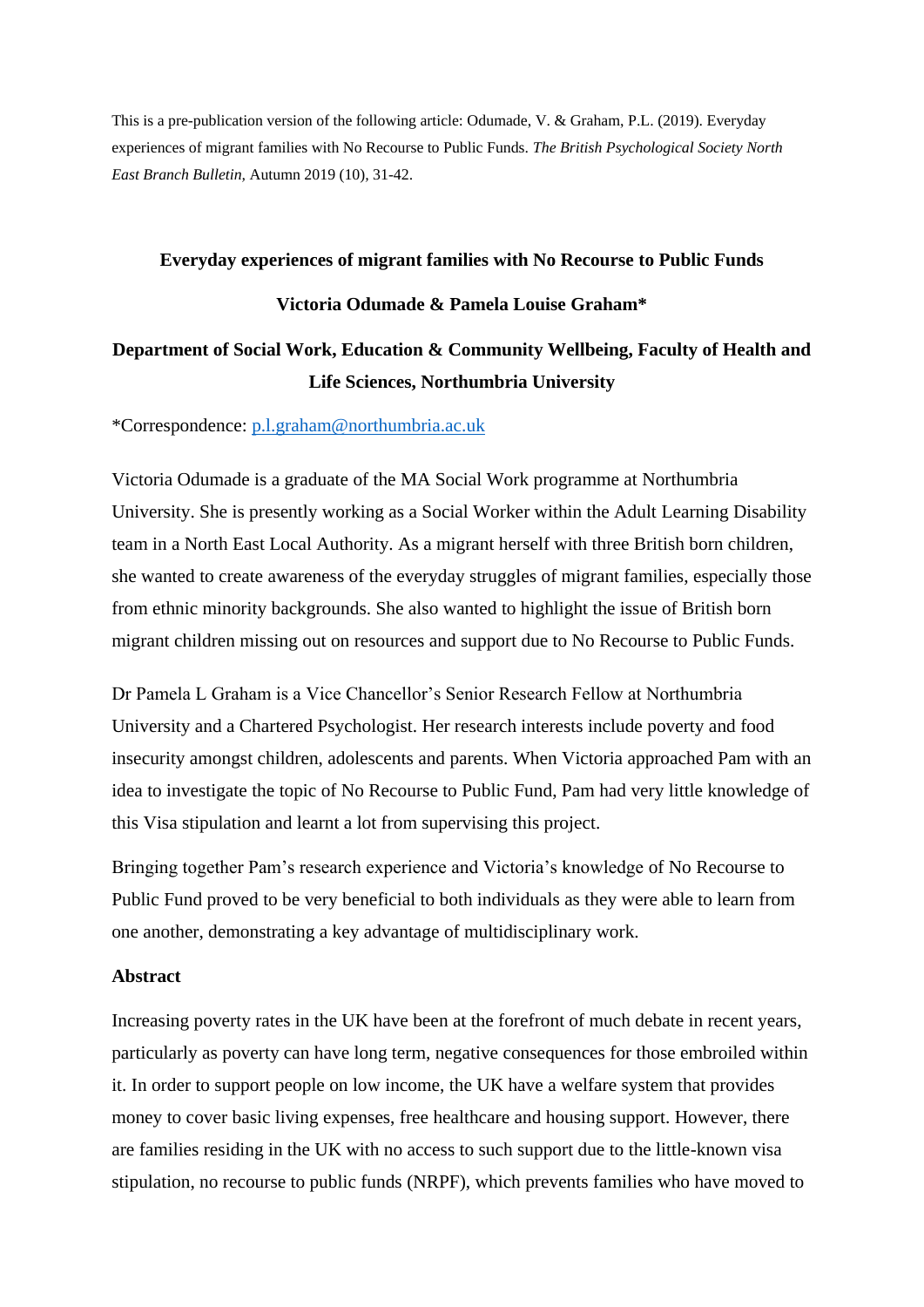the UK from outside of the European Union from accessing welfare support. To date, research into the impacts of NRPF is limited. The aim of the current study was therefore to qualitatively investigate the everyday experiences of migrants living in the UK with NRPF. Interviews with 6 black African participants revealed that NRPF is not well understood. It leaves people fearful of accessing support despite facing extreme financial hardship, and they are forced to make challenging lifestyle choices to survive within a strict, changeable system. Findings are discussed in relation to literature on health and wellbeing. Future directions for research are also outlined.

# **Introduction**

Recent statistics have shown that 22% of the UK population live in relative income poverty (Barnard et al., 2018). This means that their income falls below 60% of the median household income for the UK leaving them unable to maintain a standard of living equivalent to the norms for their society (McGuiness, 2018; Niemietz, 2010).

Factors such as inadequate access to education and health provision can drive low income, poverty and poor health (Rohwerder, 2014; Benzeval et al., 2014), which then become cyclic. In terms of physical health, Wagstaff (2002) proposed that poor dietary habits and inaccessible health provision experienced by those in poverty can lead to poor health, which subsequently results in a loss of income, greater vulnerability to more serious illness and maintenance of poverty. A similar relationship between poverty and poor mental health has also been identified, with poverty linked to a higher prevalence of mental illness, which consequently perpetuates the cycle of poverty (Lund, 2012). Additionally, when people face financial difficulties and expenditure exceeds income, this can lead to physical illness, stress and depression (Sweet, Nandi, Adam & McDade, 2013).

Furthermore, research has shown that children are not protected from the detrimental impacts of poverty (Ridge, 2009). In a review of qualitative research into its effects, Ridge (2011) reported that poverty in childhood had a negative impact on all aspects of children's lives, including physical, social and emotional outcomes. They miss out on resources and activities that their peers are able to access leading to experiences of social exclusion, stigma and shame; experiences which have been linked to internalising problems such as anxiety and depression (Bierman, 2004).

Given the detrimental impacts of poverty, England has a welfare system in place that was set up with the aim of supporting people financially to ensure that they are able to maintain an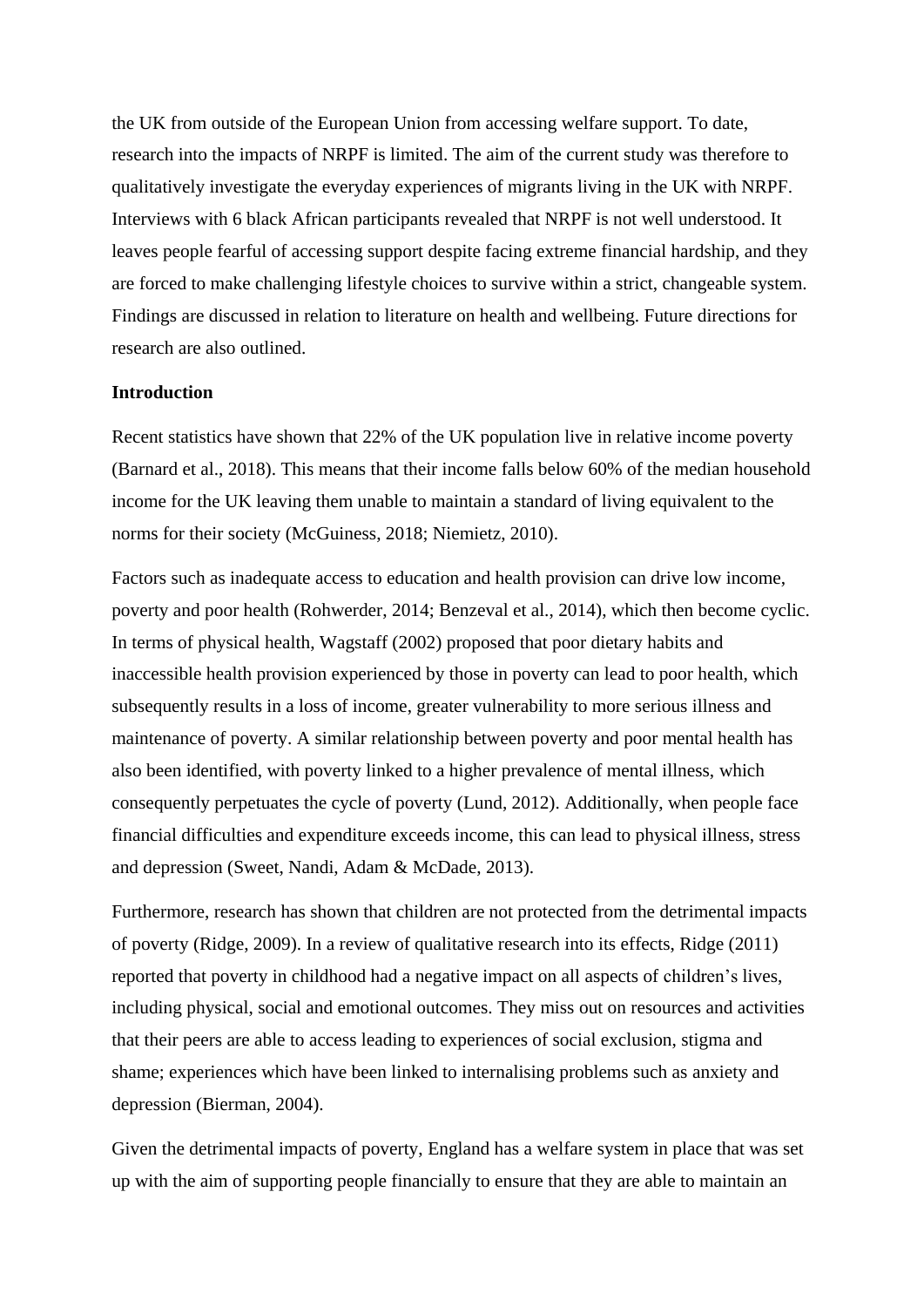adequate standard of living (Harris, 2004). For example, under the Universal Credit scheme, claimants are paid an allowance each month to cover their living expenses. The amount received is based on a person's circumstances, such as age, number of dependents and disability status (Government Digital Service, n.d.). Although the scheme has been heavily criticised for pushing people further into poverty, the Government have argued that the system will provide people with a route out of poverty by supporting them to gain and retain employment (Dwyer & Wright, 2014; Anderson & Masters, 2019). However, this is not the case for many families who have migrated to the UK from abroad. A little-known Visa stipulation termed No Recourse to Public Funds (NRPF) restricts many adults in England from accessing welfare support.

Under paragraph 6 the Immigration Rules (Home Office, 2019), the term 'public funds' is used to describe specific welfare benefits, such as Universal Credit and Local Authority housing, to which certain people are not entitled. NRPF typically applies to most adults who migrate to the UK from outside of the European Economic Area (EEA) to work or study, or to join family members (Clayton, 2012). NRPF does not apply to publicly funded services such as education and health, but the recent introduction of the Immigration Health Surcharge (IHS) means non-EEA migrants are required to pay an annual fee to access the National Health Service (NHS). This charge currently amounts to £300 per year for a student visa and £400 per year for all other visas, including those for children. A person making a visa application must pay IHS upfront for the total number of years included on their visa application, so someone applying for a 5-year visa would be required to pay £4000 for IHS in addition to their visa application fees (gov.uk).

With high outgoings and restricted income, it has been argued that NRPF puts people at considerable risk of destitution (Scottish Parliament, 2017). However, migration statistics are often published by the media with derogatory claims about groups of migrants moving to the UK for a more favourable lifestyle characterised by access to state benefits, housing and free healthcare (Berry, Garcia-Blanco & Moore, 2015). Research has also shown that immigration is not viewed favourably by the British public and the majority would like to see levels reduced (Blinder & Richards, 2018); though there appears to be a general lack of public understanding that surrounds immigration policy with no consideration given to the different reasons that people migrate to the UK (Blinder, 2013).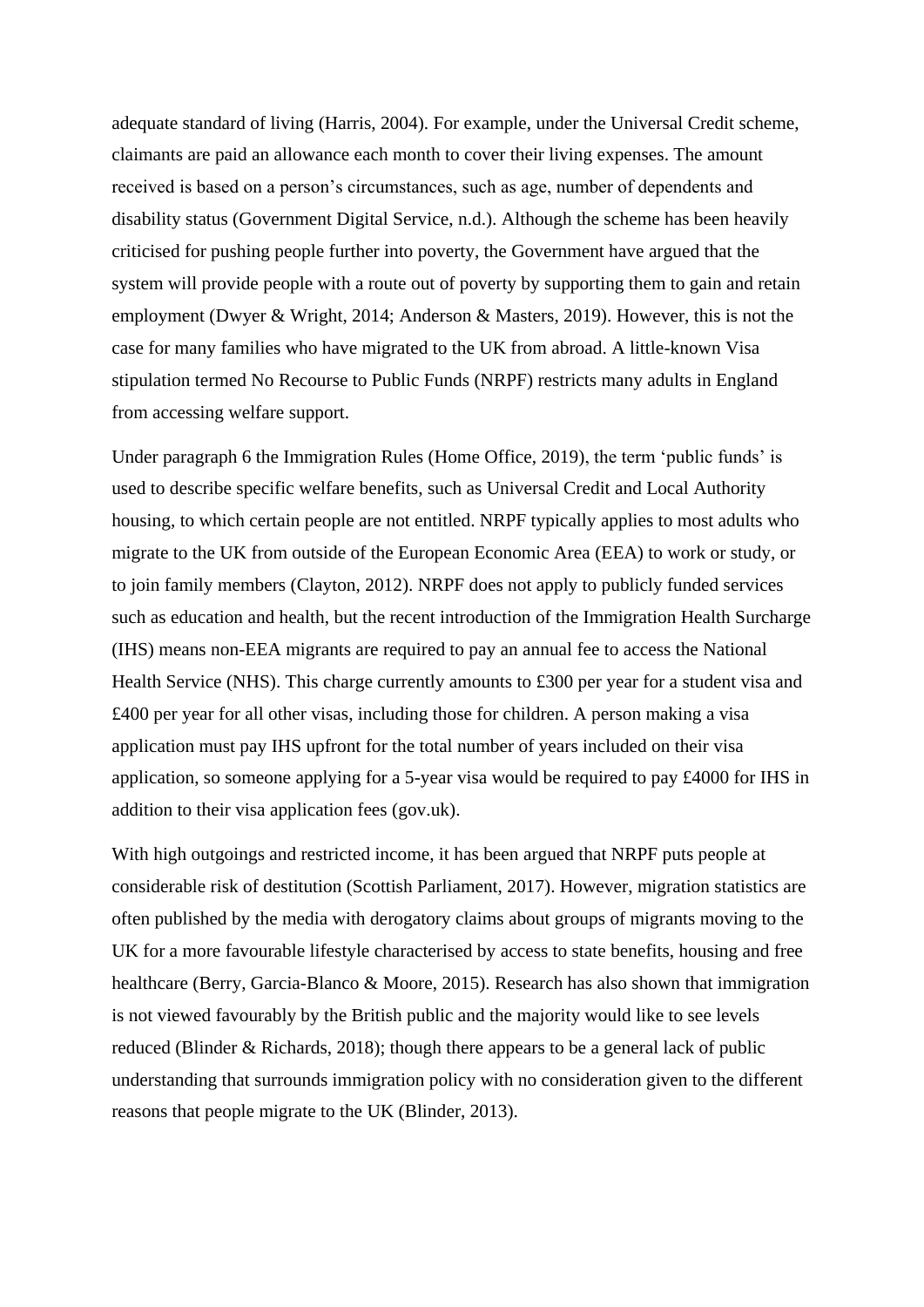Alongside a lack of public understanding, little research has been conducted to investigate the experiences of UK migrants with NRPF. A small body of published research is available, primarily in the field of social work, reporting on NRPF relating to specific issues, such as domestic and gender-based violence (Anitha, 2010; Mackenzie & Stephens, 2015). Yet, more research is needed to understand the experiences of migrants subject to NRPF and the consequences of this stipulation, particularly amongst families with children (Farmer, 2017). This is especially critical given the potential for families with NRPF to be at risk of destitution (Scottish Parliament, 2017) and reported links between poverty and negative health outcomes (Wagstaff, 2002; Lund, 2012).

The aim of the current study was to investigate the everyday experiences of migrant families living in the UK with NRPF. The study addressed the research question: What is the impact of NRPF on the experiences of migrant families in the UK?

# **Method**

### *Approach*

A qualitative, semi-structured interview approach was adopted to allow in-depth exploration of participants' personal experiences of No Recourse to Public Funds.

# *Participants*

A snowball sample of six, Black African participants (2 males and 4 females) was recruited from a church community based in the North East of England. All participants had spouses and all but one had between 1 and 5 dependent children aged between 5 months and 16 years. The remaining participant had 2 children aged 22 and 24 years, but they had moved to the UK at the ages of 7 and 9 years. This participant was therefore able to reflect on their experiences of living with NRPF whilst caring for their children.

# *Materials and Procedure*

Prior to commencement of the research, the study protocol was approved through Northumbria University's Ethical Approval System. Research information was then distributed to potential participants and written consent was obtained.

All interviews took place in participants' homes and were audio recorded with prior participant approval. Interviews were guided by a semi-structured interview schedule that focussed on family composition and work status; experiences of moving to and living in the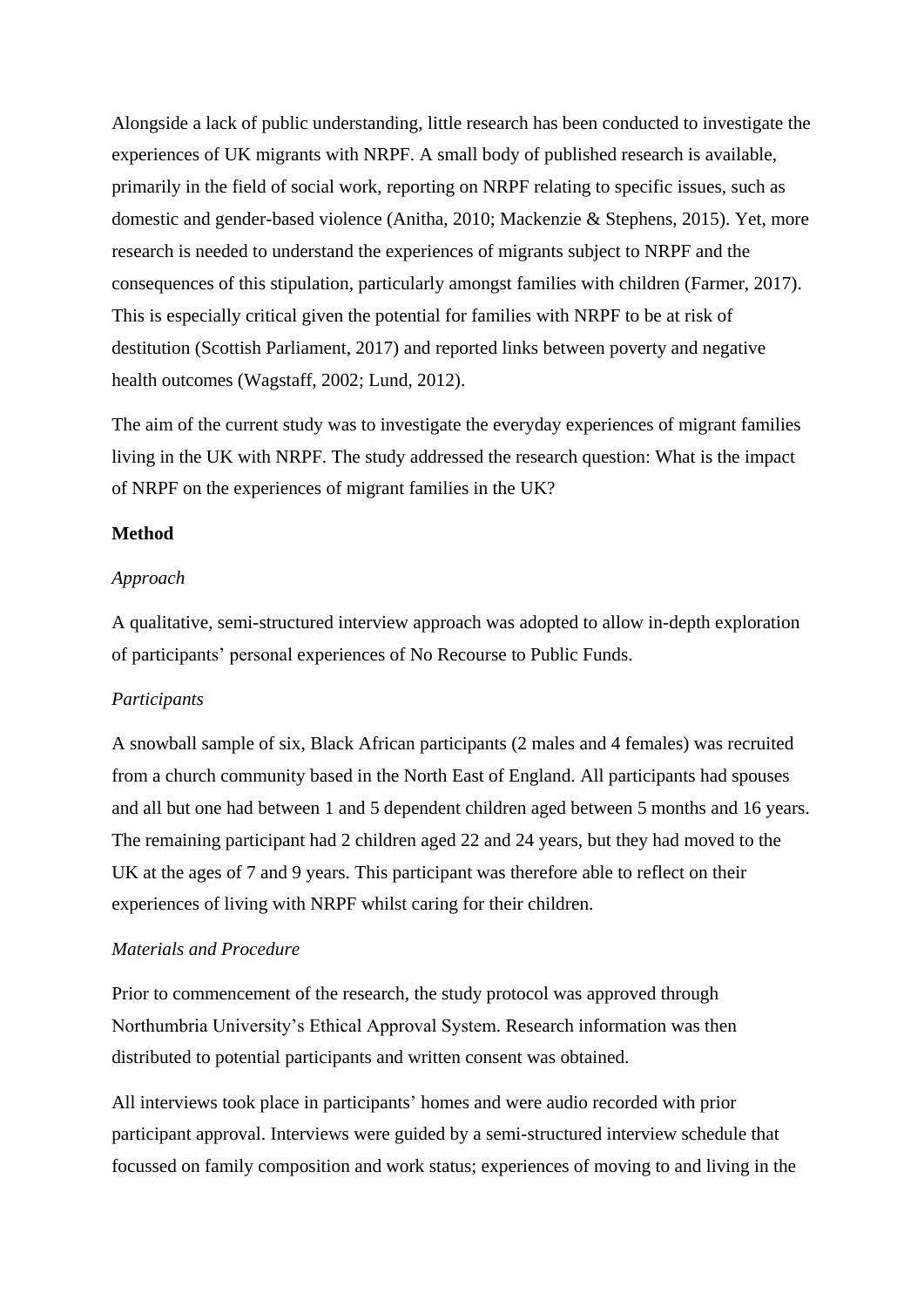UK; and understanding and experiences of No Recourse to Public Funds. Interviews lasted an average of 30 minutes, only coming to a close once participants felt they had exhausted all their views on the topic. Participants were debriefed and thanked for their participation.

Interview recordings were transcribed verbatim and thematic analysis was conducted (Braun & Clarke, 2006). The completed transcripts were checked against the recordings for accuracy and were read repeatedly to ensure familiarity with the data before initial codes were developed. Codes were refined throughout the analytical process and similar codes were drawn together to develop three key themes relevant to the research question. Both authors reviewed the interview transcripts and agreed that the final themes provided an accurate representation of the data set.

#### **Findings**

Participants discussed the impact of No Recourse to Public Funds (NRPF) on themselves and their families. From these discussions, three main themes were identified: Lack of Knowledge and Understanding; Financial Pressures; Making Do and Missing Out. Each theme is subsequently outlined with participant quotes presented to support each theme.

# **Theme 1: Lack of Knowledge and Understanding**

Most participants were not aware of the NRPF stipulation until receiving their visas. In cases where participants had heard of NRPF, they did not understand it in any detail; they were simply aware that they would not be able to access financial support from the state, but did not understand at the time how difficult this would be:

*I think our case might be typical of many hmm is it immigrant now coming to the UK. You may not have heard about no recourse to public funds until you receive your visa and open it up then you find a one line statement: no recourse to public funds… You will find out that you suddenly found yourself in a system. With that stamp on your visa is like a learning process anywhere you go, anything people want to give you, you will have to ask, is there public funds or not* (P1)

When considering the implications of NRPF, participants typically based their decision to move to the UK on their lifestyle in their home countries, where they owned property and land and were earning salaries sufficient to meet their needs without any support from the state: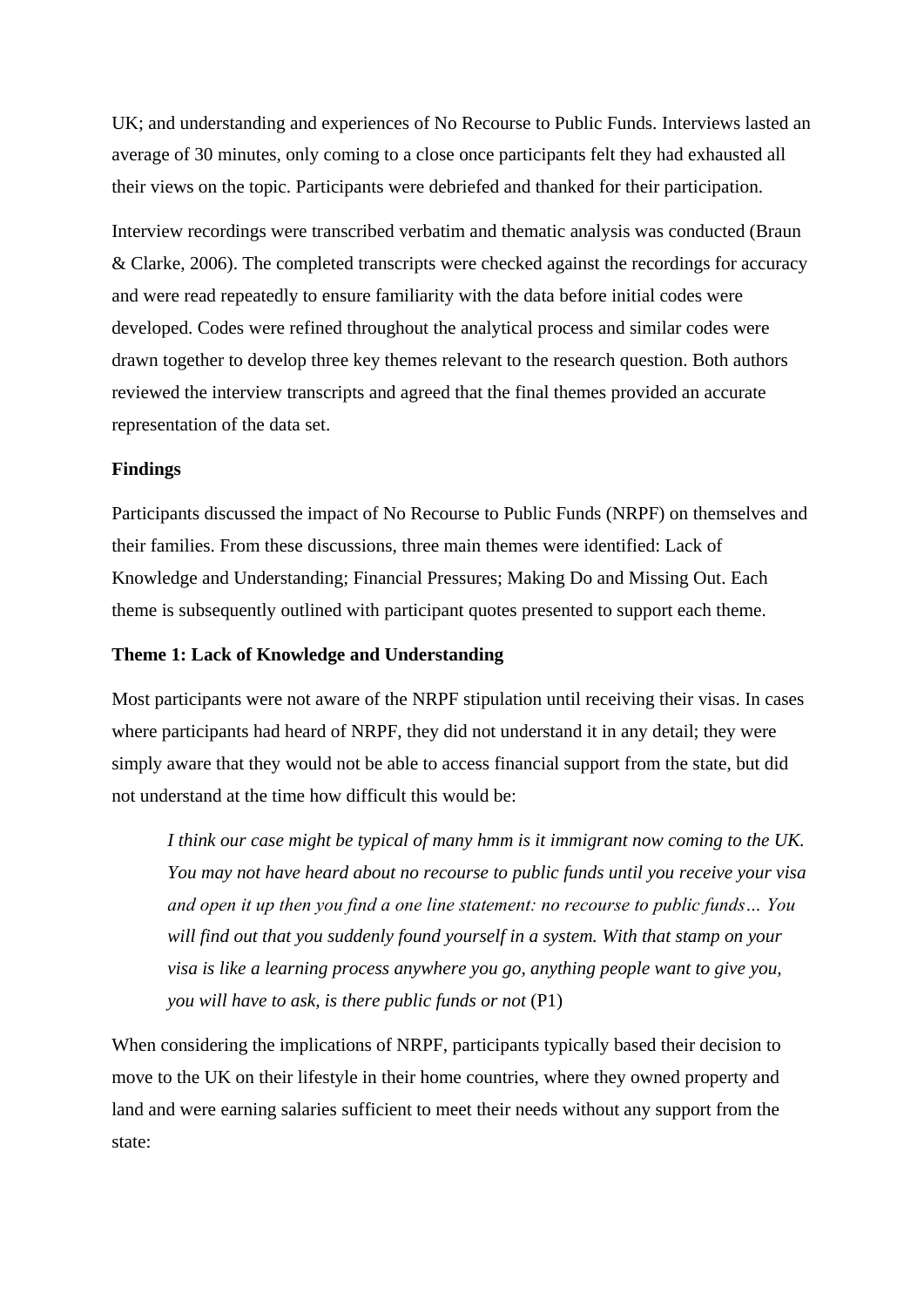*A month's rent in the UK is more than a year rent in Nigeria so is more expensive to live here and that I was not so much prepared for because I thought since I did not benefit from public funds in Nigeria and the family was fine then coming over here, I should be okay too* (P5)

However, when living in the UK, participants found themselves facing considerable hardship within a complex system of strict regulations, which changed regularly. Participants felt that they had to be cautious in navigating government systems at a local and national level. They lived in fear of claiming for something to which they were not entitled in case this resulted in withdrawal of their Visa:

*Actually if anybody with no recourse to public funds apply for Child Benefit, the person may likely get it but when it is turn for you to renew your visa status it is one of the questions they ask, have you received any state benefits and once you say yes you have breached the condition of your visa because you are not supposed to have right to public funds. Knowing that, you will not want to waste thousands for hundred so you dare not go there* (P6)

Furthermore, discussions with participants suggested that there is a lack of understanding about NRPF amongst various professional groups. They gave accounts of being encouraged to apply for public funds by Local Authorities, health professionals and employers, then having to explain that accessing funds could jeopardise their Visa status. One participant talked about their family's experiences of receiving support from the Local Authority under Section 17 of the Children's Act (1989), which enforces a duty of care for children regardless of their Visa status. The family were being forced to leave their home because it was unfit for habitation due to flooding. With the support of their children's school, the family were provided with a house to rent through the Local Authority. However, they received regular visits from the Local Authority trying to move them onto private housing and were subsequently evicted because the Local Authority could not justify providing them with housing due to their status of NRPF:

*The council were on our neck almost every day to get us out because they were unable to justify why they gave us house because we have no recourse to public funds…I received a letter of eviction from the council. It had never happened before. Not in my country and not in any private house but from the council we received letter of*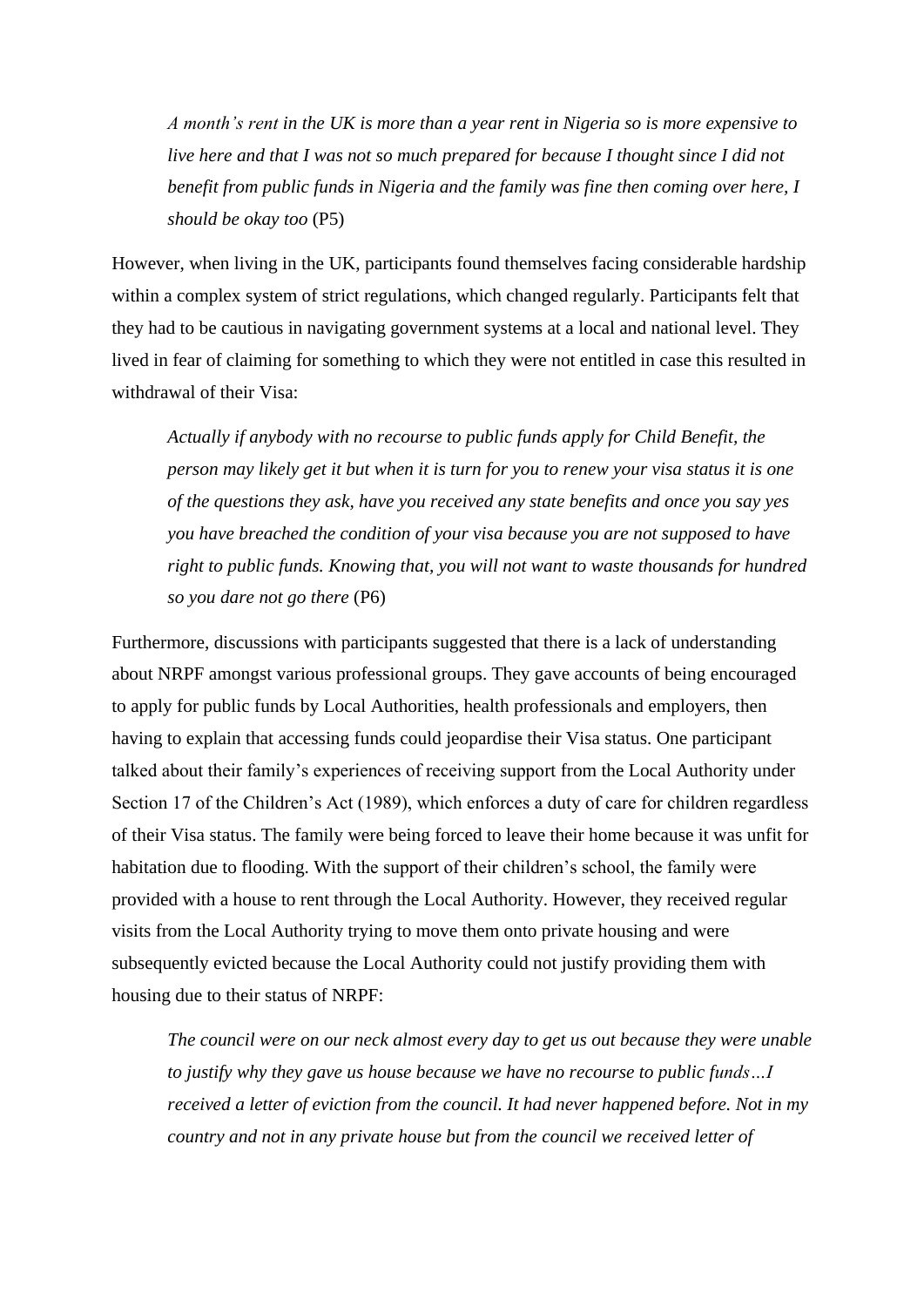*eviction which was too sad and that was why we were under pressure to get any house so we can move out* (P5)

Participants felt that there needs to be more transparent information made available about NRPF from the point of Visa application so that people fully understand the implications of this stipulation.

# **Theme 2: Financial Pressures**

Moving to the UK with NRPF had huge financial implications for families. The largest outgoing costs discussed by participants related to their visa applications. To be able to remain in the UK, participants were required to obtain visas for each family member. These visa costs often ran into thousands of pounds and placed families under considerable financial strain:

*It is like we are working to fund that application all the time. We just have to save for it because if the visa application have something to do with our existence in the UK, then every other things have to be suspended until we do it* (P6)

All participants had originally moved to the UK to study, which meant that their Visa status was subsequently changeable. Where participants had arrived on a student Visa, they were required to apply for a different Visa once their course had finished to allow them to remain in the UK to seek employment. In some cases, participants had applied to renew their student Visas then needed to change their Visa status within the same year, which resulted in them paying multiple times for Visa application fees within a relatively short period with no allowances made for time remaining on current Visas:

*I think the process is quite challenging in the sense that the money involved iskilling…Within a year in the course of renewing visa I paid about seven-thousandpounds. So I paid that even when I was still having four months left on my visa* (P2)

Furthermore, the recent introduction of the Immigration Health Surcharge (IHS) meant families were also required to pay a fee to be able to access NHS care in the UK. A fee was required to cover each family member, including children born in the UK to parents who had not yet been granted indefinite leave to remain. The surcharge covered the cost of medical assistance but if medication was prescribed, participants were also required to pay NHS prescription charges to be able to obtain medication, thus adding to their outgoing expenses. Participants felt that IHS was unfair, especially when they were paying employment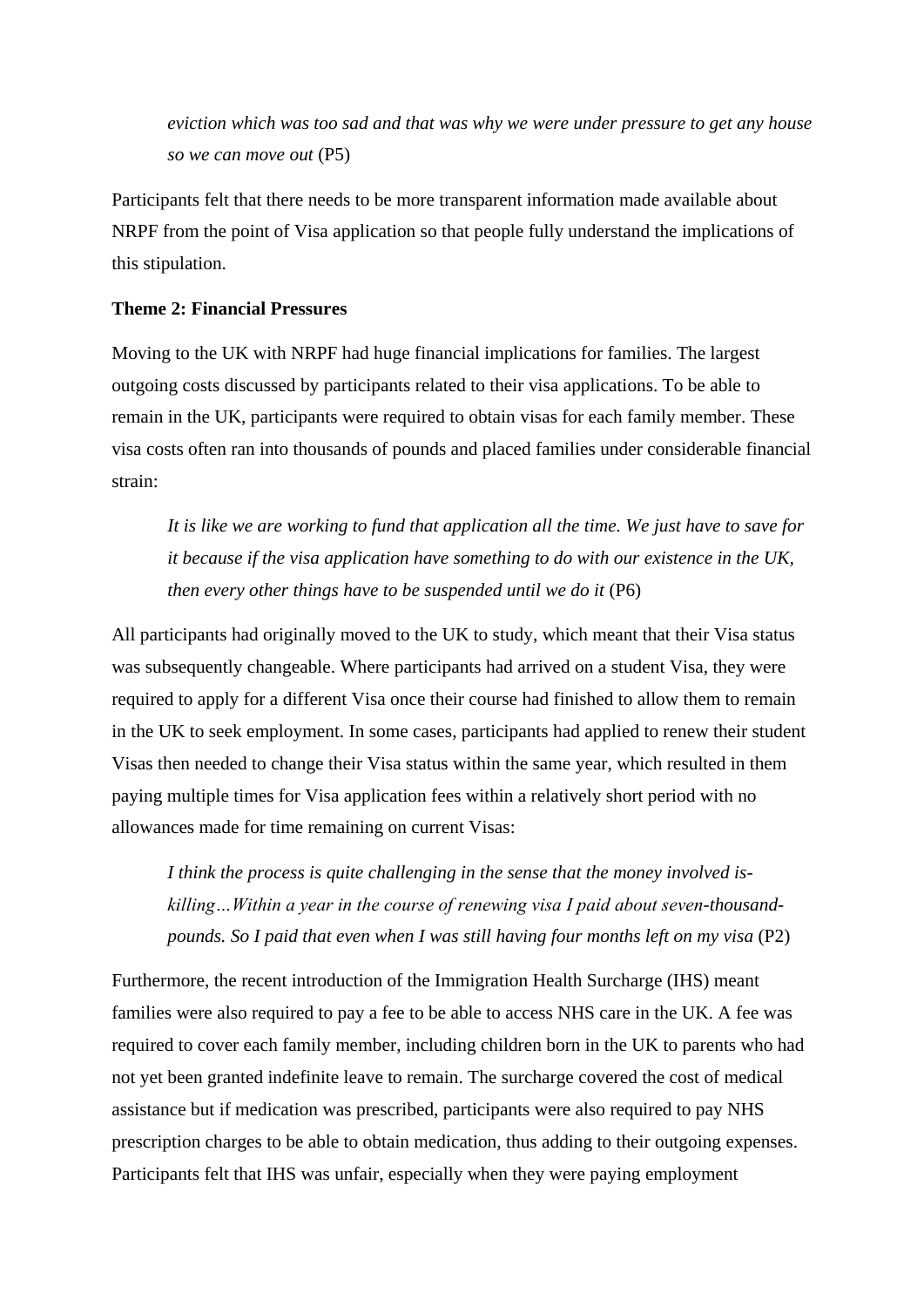contributions into the UK system, which allows UK citizens to access NHS services free of charge:

*I think they should consider people that are here working full time, paying taxes and you still have to pay NHS surcharge. It is unfair* (P4)

Housing costs were another key issue for most participants. All but one participant rented their homes, but they were not entitled to access housing through the Local Authority, which meant they were renting privately and paying much higher rental costs than they would be in social housing. One participant highlighted that council accommodation is *'fifty to sixty percent cheaper than private rent'* so being able to access council housing *'would have saved us some money in thousands'* (P6).

In addition, participants discussed the need to demonstrate financial stability by evidencing that they have the money available to support themselves for the duration of their stay in the UK without any reliance on public funds. The required amount would be based on the duration of the visa application and would increase if the applicant had dependent children:

If on my CAS is two years then I have to show evidence of funding for I and each of *my dependent for the period of two years have to be in my account… which is a lot of stress but you still have to prove that you will have no reason to ask for public funds* (P1)

However, participants relied on different mechanisms to raise funds to cover the costs associated with remaining in the UK with NRPF. Typically, the methods used to raise funds were not indicative of financial stability. Borrowing money from family and friends was frequently mentioned as a means of raising funds. Some had also left goods and property in their home countries, which they subsequently sold to cover visa application fees and associated costs. Participants also earned income through employment but for some, visa restrictions meant they could only work a small number of hours per week, which limited their income:

*I have had to lose all that I had in Nigeria. When I was coming to this country, I had three plot of land and we have had to sell them all to survive so I have lost everything. I lost my job. I was a university lecturer. I've lost my house, properties, I lost everything so if I go back, with all the government have taken from me, where do I go? Where do I live?* (P5)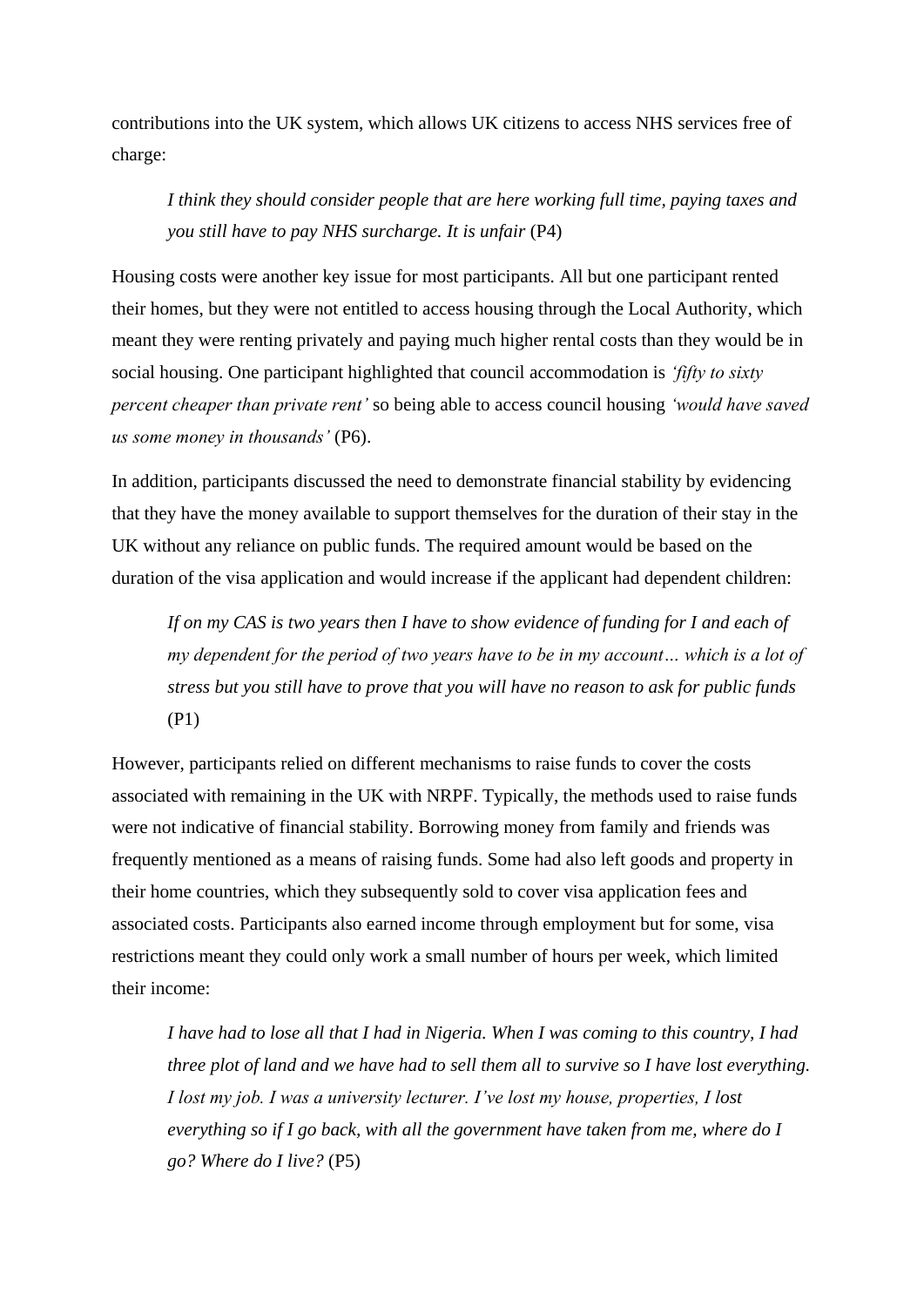Participants felt heavily penalised for trying to remain in the UK. They believed that the system was unfair, requiring them to pay in substantial amounts of money, but giving nothing back in return and leaving them with nothing in their home countries to return to.

### **Theme 3: Making Do & Missing Out**

The cumulative effects of NRPF were experienced in many aspects of participants' lives. Higher living costs, imposed restrictions and necessary lifestyle choices meant that families often missed out on opportunities that are widely available to UK citizens.

Participants expressed particular concerns that their children often missed out on a lifestyle that was equivalent to that of their peers, but they did strive to ensure their children's basic needs were met:

*After paying the rent and utility bills and everything, I often look at what is left then I make sure that the basic foods for the house- when buying for the house, you do not buy for pleasure , you have to buy what is necessary and always have the children in mind...when I am doing shopping I have to think about the children before us (P1)* 

Throughout schools in England, children from low income households are provided with additional support to access various resources. For example, they can have lunch at school free of charge each day and in some cases are able to access school trips for free or at a subsidised rate. Participants in the current study discussed how their children were excluded from these opportunities. As parents, they had to pay for their children's school meals or provide packed lunches and pay for school trips. They were also keen for their children to be able to participate in extracurricular activities but could not afford the associated costs:

*Sometimes when we need to support our children with their school meal, we have to manage what we have* (P6)

Childcare was also a challenging issue. Although free childcare is available for children in England from the age of 2, participants were not able to access this and were therefore required to pay full childcare costs, which had difficult consequences. In one case, a participant remained in the UK to continue in her job as an electrical engineer while her husband and child returned to Nigeria because they simply could not afford the childcare costs needed to allow both parents to work in the UK. Another participant was forced to rely on an unregistered childminder as they could not afford to pay for registered childcare. The unregistered childminder accepted a lower rate of payment than a registered childcare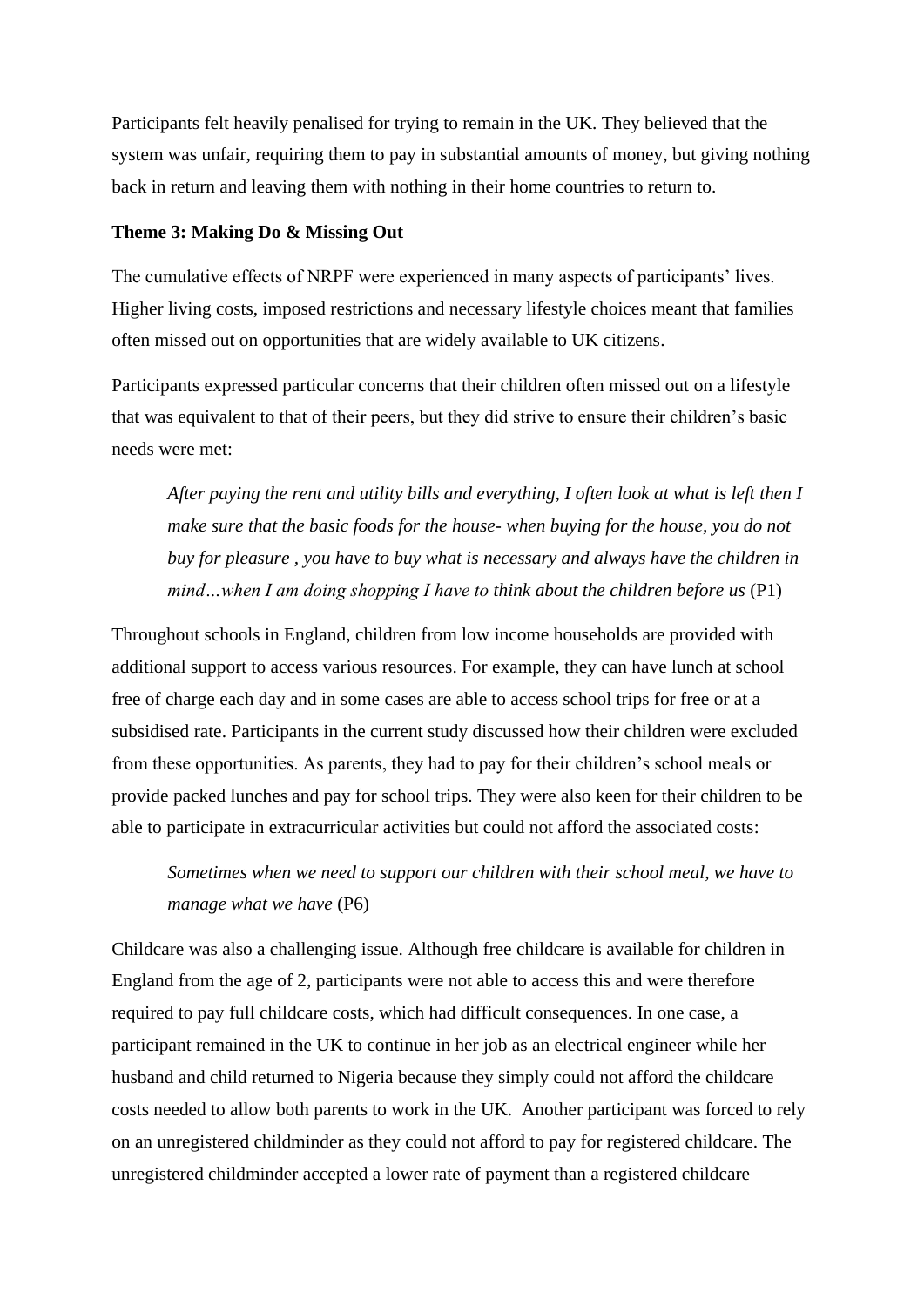provider and would allow some flexibility in their payment schedule so if the family could not afford to pay one month, they would just pay double the next month.

Participants with older children discussed the challenges that their children faced with accessing higher education. Their children were required to pay tuition fees at an international rate and were unable to access any financial support. To manage this, one participant talked about her daughter having to remain at home for the majority of her time at University because they could not afford for her to move away and live independently like many of her peers. Another participant had a child hoping to be able to study medicine at university but they were not confident that this would be an option they could offer their child:

*We do not even know what the future holds next year when she supposed to be in University… We are talking twenty-five-thousand pounds a year's school fees. You can imagine where that is coming from if you know on the present income* (P5)

Although participants were struggling with their situations, they expressed gratitude and had faith that their circumstances would improve:

*Even when you don't have food to eat or clothes to wear but you know there is life and then there is hope for tomorrow. Today might not be fine. I might have just one pair of shoes to wear for the next six months but I am not walking bare footed* (P1)

They accepted help from charities and their communities and supported others where they were able to. Some participants were involved in charity work; helping homeless people by providing food and clothes, and volunteering in food banks. However, they highlighted the irony that they were reaching out to support others through mechanisms that they were unable to access themselves due to NRPF:

*I know what I have gone through and I know a lot of families that are in this situation. We are facing a challenge that even food bank cannot help…the issues we have to tick on the form state that people must be on benefit before they can access the food bank, so people with no recourse to public funds cannot even benefit from it (P5)* 

# **Discussion**

The overarching aim of the current study was to qualitatively investigate the impact of no recourse to public funds (NRPF) on the everyday experiences of migrant families. At the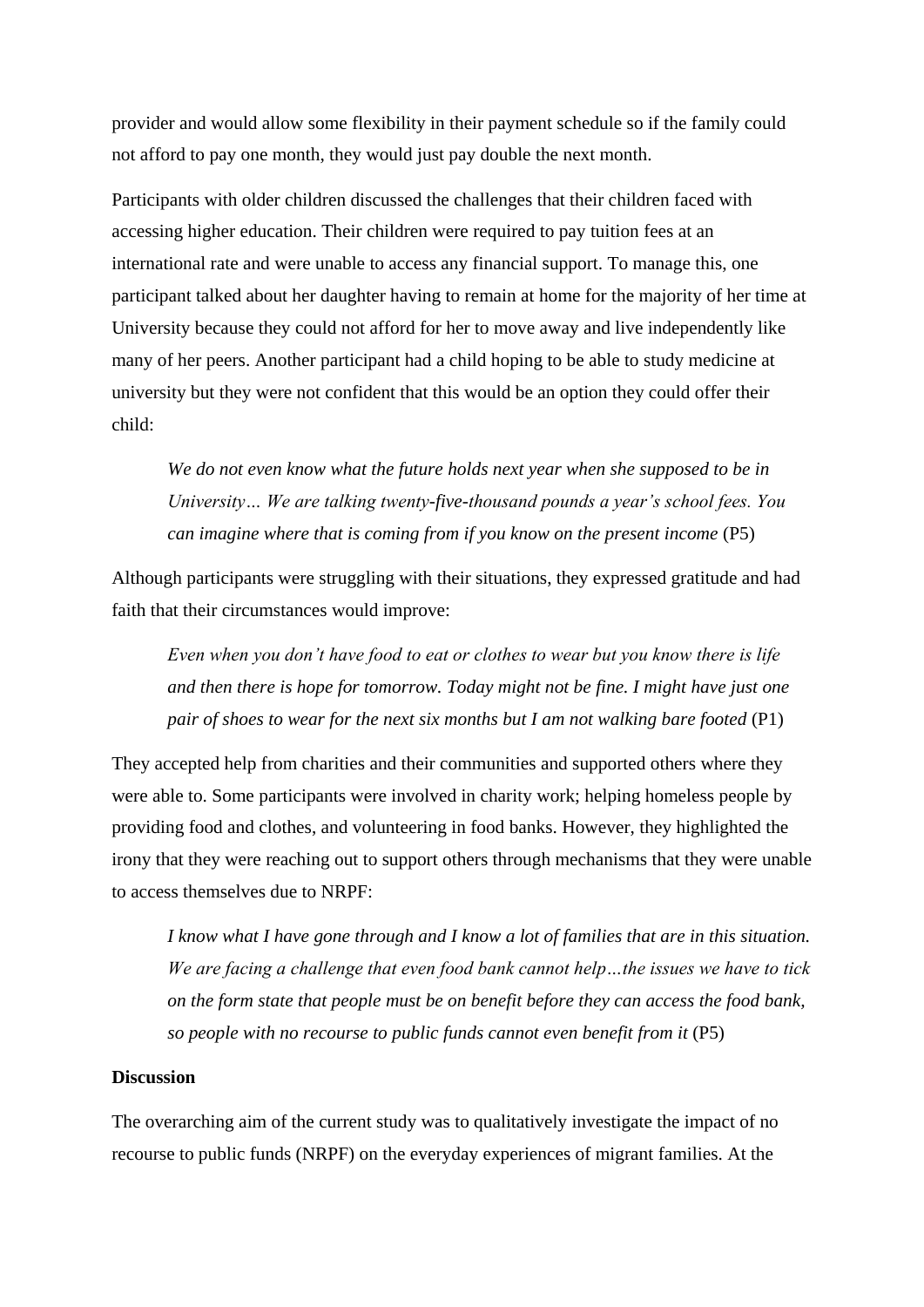current time, there is little published research available on this topic; but there is a definite need to explore it given the potential for the NRPF visa stipulation to lead families into destitution (Scottish Parliament, 2017; Anitha, 2010).

Overall, the findings showed that no recourse to public funds is challenging and difficult to understand, not only for people who have this stipulation on their visas, but also for professionals involved in delivering public services. Where systems and processes were unclear, families were left in a state of fear and uncertainty, particularly because the consequences of wrongly claiming public funds could result in their UK visas being revoked. In addition, there appeared to be a lack of trust towards practitioners who were perceived as having little knowledge of no recourse to public funds and were putting families at risk of breaching the conditions of their visa by advising them to access funds to which they were not entitled. Participants seemed to live cautiously; avoiding access to support in case it jeopardised their stay in the UK.

These feelings of dread and uncertainty; a lack of trust and control; and an acute awareness of risk have all been associated with fear (Ropeik, 2004). Acknowledgement of fear is important as it can dictate how a person manages their lifestyle and can prevent access to support when it is needed. Keating and Robertson (2004) investigated mental health support amongst African communities within the UK and found that fear can prevent people from accessing support services until they were in crisis. In the context of the current study, a reluctance to seek support and a lack of trust in professionals, coupled with fear and financial pressures could leave people with NRPF at substantial risk of health-related difficulties.

Financial pressure in itself has been associated with detrimental health outcomes (Wagstaff, 2002; Lund, 2012). Moreover, a high level of debt relative to available finances has been associated with poorer physical health and higher levels of self-reported stress and depression (Sweet, Nandi, Adam & McDade, 2013). Participants in the current study discussed the enormous pressure placed upon them by costly visa processes, expensive housing and restrictions on public funds. Some had been forced to rely on loans and the sale of assets in their home countries to remain in the UK suggesting that their outgoing costs exceeded their income. Again, these findings in relation to previous research suggest that UK immigrants who are subject to NRPF could be at risk of poorer health outcomes as a result of their circumstances.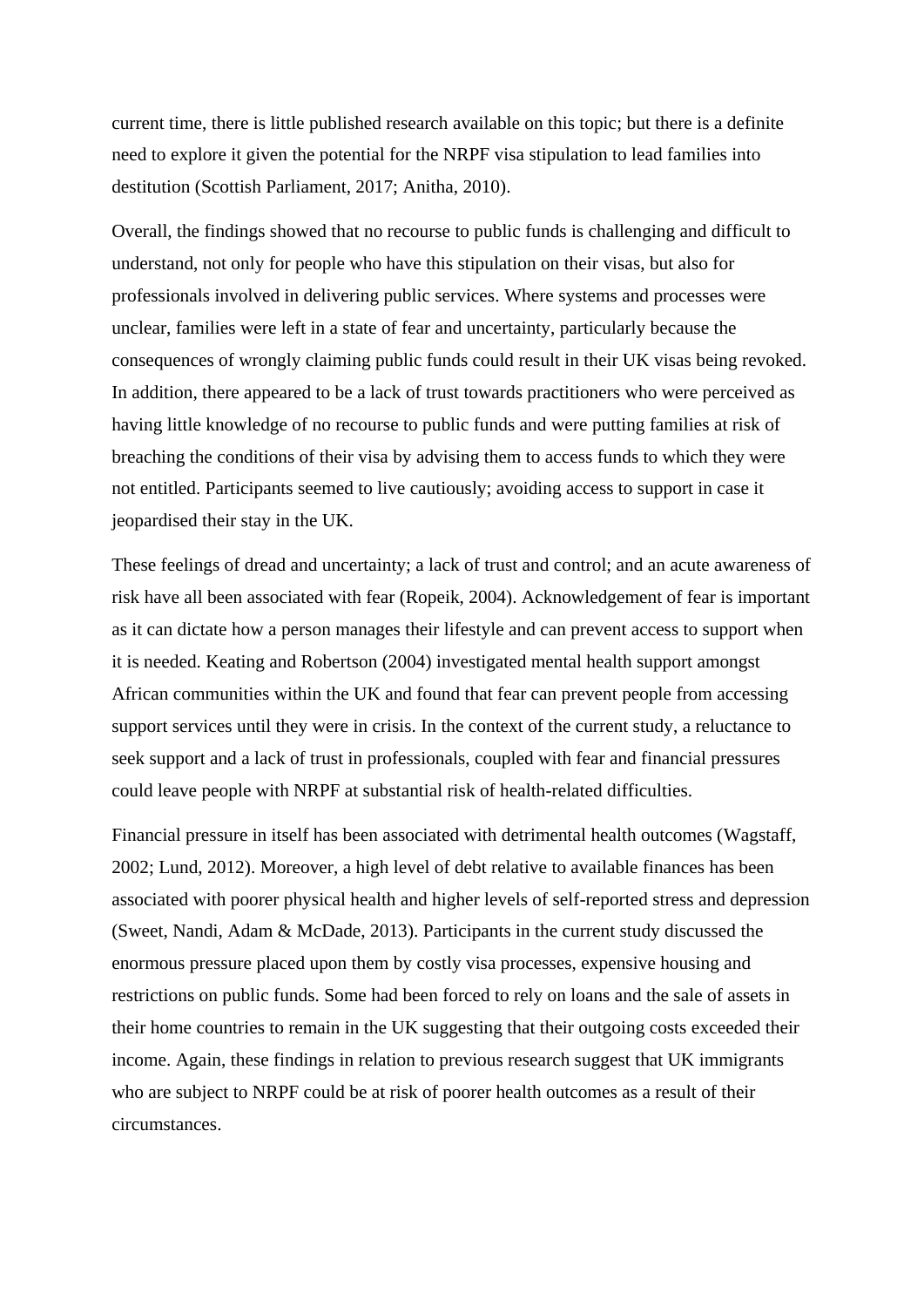The financial pressures faced by participants led to concerns that their children were missing out on a lifestyle equivalent to that of their peers. Despite their best efforts, participants discussed their children missing out on valuable leisure activities and educational opportunities, either through a lack of money or imposed restrictions. Children affected by their family circumstances in this way are at risk of social exclusion and stigma (Ridge, 2011), which can have wider negative consequences, such as depression and anxiety (Bierman, 2004).

The findings of the current study on the whole suggest that NRPF is associated with a lifestyle characterised by ongoing hardship, fear and a lack of support from public services. Concerningly, such circumstances have been linked to detrimental outcomes for physical and mental health. Moreover, children are not protected from the impacts of familial hardship and could be at risk of social exclusion, with pervasive negative outcomes.

Based on the current findings, it appears there is a need for more research to be carried out investigating the impact of NRPF. Future studies should look particularly at health and wellbeing, and the impacts of NRPF on children. Furthermore, although the current study is limited as it only explored the views of a small number of participants based in the North-East of England, it highlighted that there is a lot of misunderstanding surrounding NRPF, which is possibly exacerbated by frequent changes to costs and processes associated with remaining in the UK. It would therefore be beneficial for future research to explore the impacts of NRPF longitudinally, taking into consideration the experiences of participants within a complex and frequently changing system. Finally, the current study drew on the views of a small, homogenous sample of participants; all had arrived in the UK to study and were living within the North-East of England. Whilst this is advantageous as it reduces the number of factors that could influence participants' views, it was clear that there were issues with a lack of trust in Local Authority professionals. It would therefore be useful for further research to explore NRPF in the context of different Local Authorities to identify the level of understanding and support available to help families with NRPF.

In conclusion, the current study highlighted that NRPF places families under substantial pressure. There is a general lack of knowledge surrounding the visa stipulation, which leaves migrants facing challenging circumstances that they were not prepared for, often whilst trying to gain qualifications, hold down employment and take care of children. The detrimental health outcomes associated with hardship and fear, which characterise NRPF, should be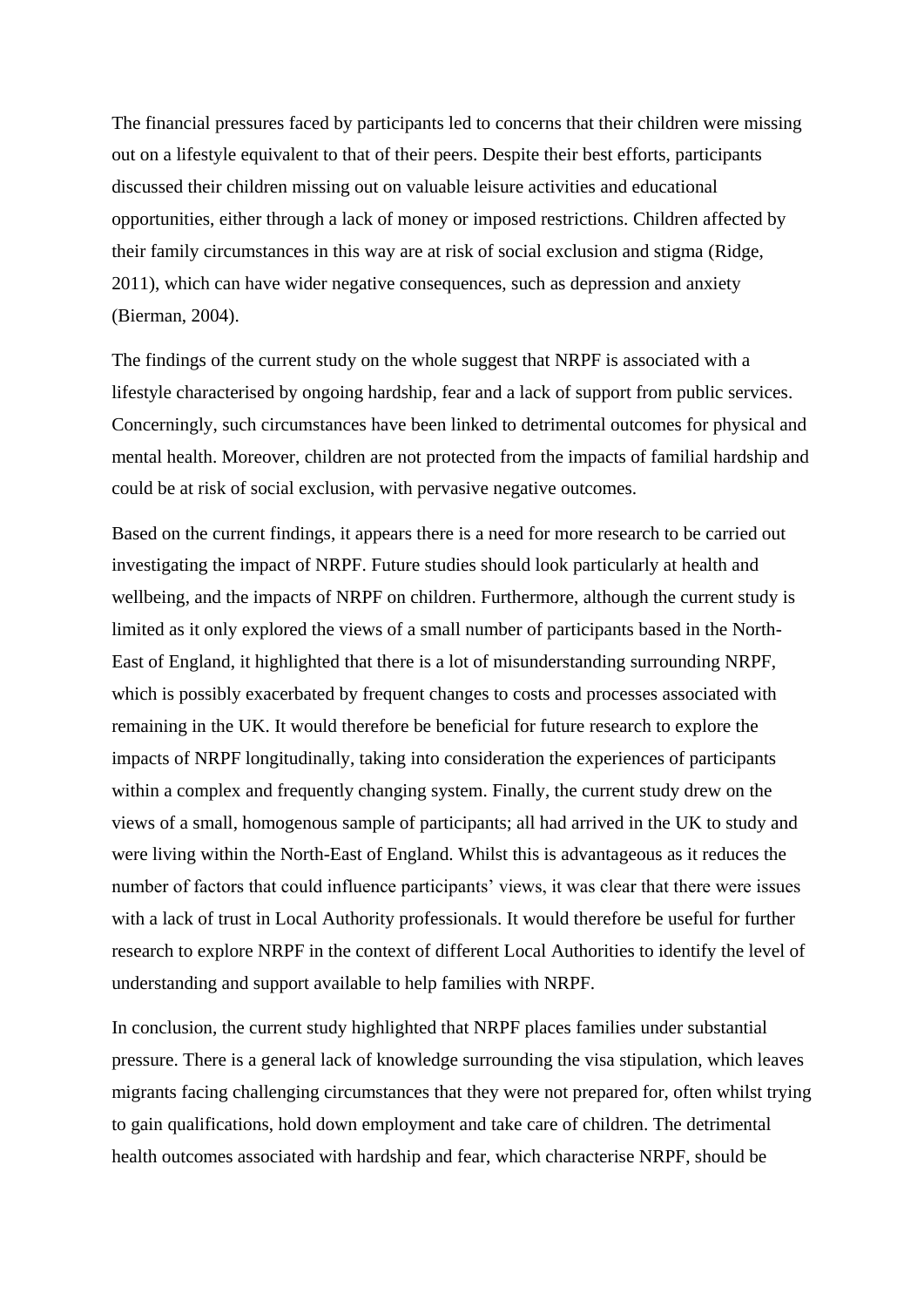investigated in relation to the experiences of migrants living in the UK, particularly as support beyond that provided by family and friends appears to be lacking.

# **References**

- Anderson, H. & Master, C. (2019). Universal Credit can loosen the grip of poverty, but further reform is needed. Accessed April 29, 2019: [https://www.jrf.org.uk/press/universal-credit-can-loosen-grip-poverty-further-reform](https://www.jrf.org.uk/press/universal-credit-can-loosen-grip-poverty-further-reform-needed)[needed](https://www.jrf.org.uk/press/universal-credit-can-loosen-grip-poverty-further-reform-needed)
- Anitha, S. (2010). No recourse, no support: State policy and practice towards South Asian women facing domestic violence in the UK. *The British Journal of Social Work, 40* (20), 462-479.
- Barnard, H., Collingwood, A., Wenham, A., Smith, E., Drake, B., Leese, D. and Kumar, A. (2018). UK Poverty 2018. Joseph Rowntree Foundation. Accessed April 29, 2019: <https://www.jrf.org.uk/report/uk-poverty-2018>
- Benzeval, M., Bond, L., Campbell, M., Egan, M., Lorenc, T., Petticrew, M. and Popham, F. (2014). How does money influence health? Jospeh Rowntree Foundation. Accessed April 29, 2019:<https://www.jrf.org.uk/life-low-income-uk-today>
- Bierman, K.L. (2004). Peer Rejection: Developmental Processes and Intervention Strategies. New York: Guilford Press.
- Berry, M., Garcia-Blanco, I. & Moore, K. (2015). Press coverage of the refugee and migrant crisis in the EU: A content analysis of five European countries. <https://www.unhcr.org/56bb369c9.html>
- Braun, V. and Clarke, V. (2006). Using thematic analysis in psychology. *Qualitative Research in Psychology, 3* (2), 77-101.
- Clayton, G. (2019). Immigration and asylum law. Oxford: Oxford University Press.
- Dwyer, P. and Wright, S. (2014). Universal credit, ubiquitous conditionality and its implications for social citizenship. *Journal of Poverty and Social Justice, 22* (1), 27- 35.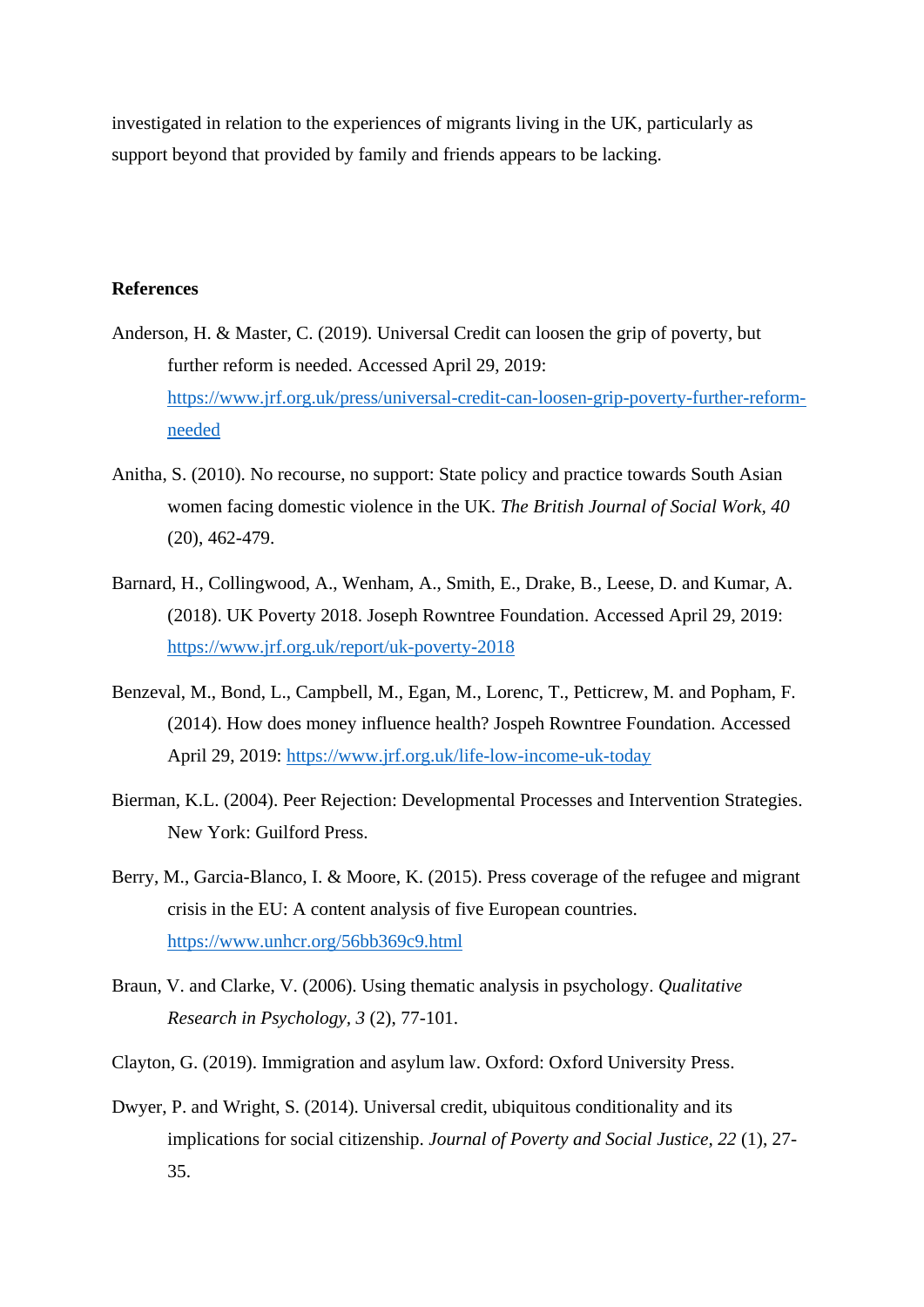- Farmer, N. (2017). 'No recourse to public funds', insecure immigration status and destitution: the role of social work? *Critical and Radical Social Work, 5* (3), 357-367.
- Gov.uk. (n.d). Pay for UK healthcare as part of your immigration application. Accessed April 29, 2019:<https://www.gov.uk/healthcare-immigration-application>
- Government Digital Service (n.d). Universal Credit: Step by Step. Accessed April 30, 2019: <https://www.gov.uk/universal-credit/eligibility>
- Harris, B. (2004). The Origins of the British Welfare State. New York: Palgrave Macmillan.
- Home Office. (2019). Immigration Rules. Accessed April 30, 2019: <https://www.gov.uk/guidance/immigration-rules/immigration-rules-index>
- Keating, F. and Robertson, D. (2004). Fear, black people and mental illness: A vicious circle? *Health and Social Care in the Community, 12* (5), 439-447.
- Lund, C. (2012). Poverty and mental health: A review of practice and policies. *Neuropsychiatry, 2* (3), 1-7.
- Mackenzie, D. and Stephens, A. (2015). Research into how 'No Recourse to Public Funds' status affects those experiencing gender based violence, domestic abuse and sexual violence in Wales. Local Government Data Unit- Wales. Accessed April 30, 2019: [http://www.wsmp.org.uk/documents/wsmp/No%20Recourse%20to%20Public%20Fu](http://www.wsmp.org.uk/documents/wsmp/No%20Recourse%20to%20Public%20Funds/No%20Recourse%20to%20Public%20Funds%20Research%20report%202015%20FINAL%20v4.pdf) [nds/No%20Recourse%20to%20Public%20Funds%20Research%20report%202015%2](http://www.wsmp.org.uk/documents/wsmp/No%20Recourse%20to%20Public%20Funds/No%20Recourse%20to%20Public%20Funds%20Research%20report%202015%20FINAL%20v4.pdf) [0FINAL%20v4.pdf](http://www.wsmp.org.uk/documents/wsmp/No%20Recourse%20to%20Public%20Funds/No%20Recourse%20to%20Public%20Funds%20Research%20report%202015%20FINAL%20v4.pdf)
- McGuiness, F. (2018). Poverty in the UK: Statistics. House of Commons Library Briefing Paper. Number 7096. <http://researchbriefings.files.parliament.uk/documents/SN07096/SN07096.pdf>
- Niemietz, K. (2010). Measuring poverty: Context-specific but not relative. *Journal of Public Policy, 30* (3), 241-262.
- Ridge, T. (2009). Living with poverty: A review of the literature on children's and families' experiences of poverty. Research report no 594. Department for Work and Pensions, HMSO: Norwich.